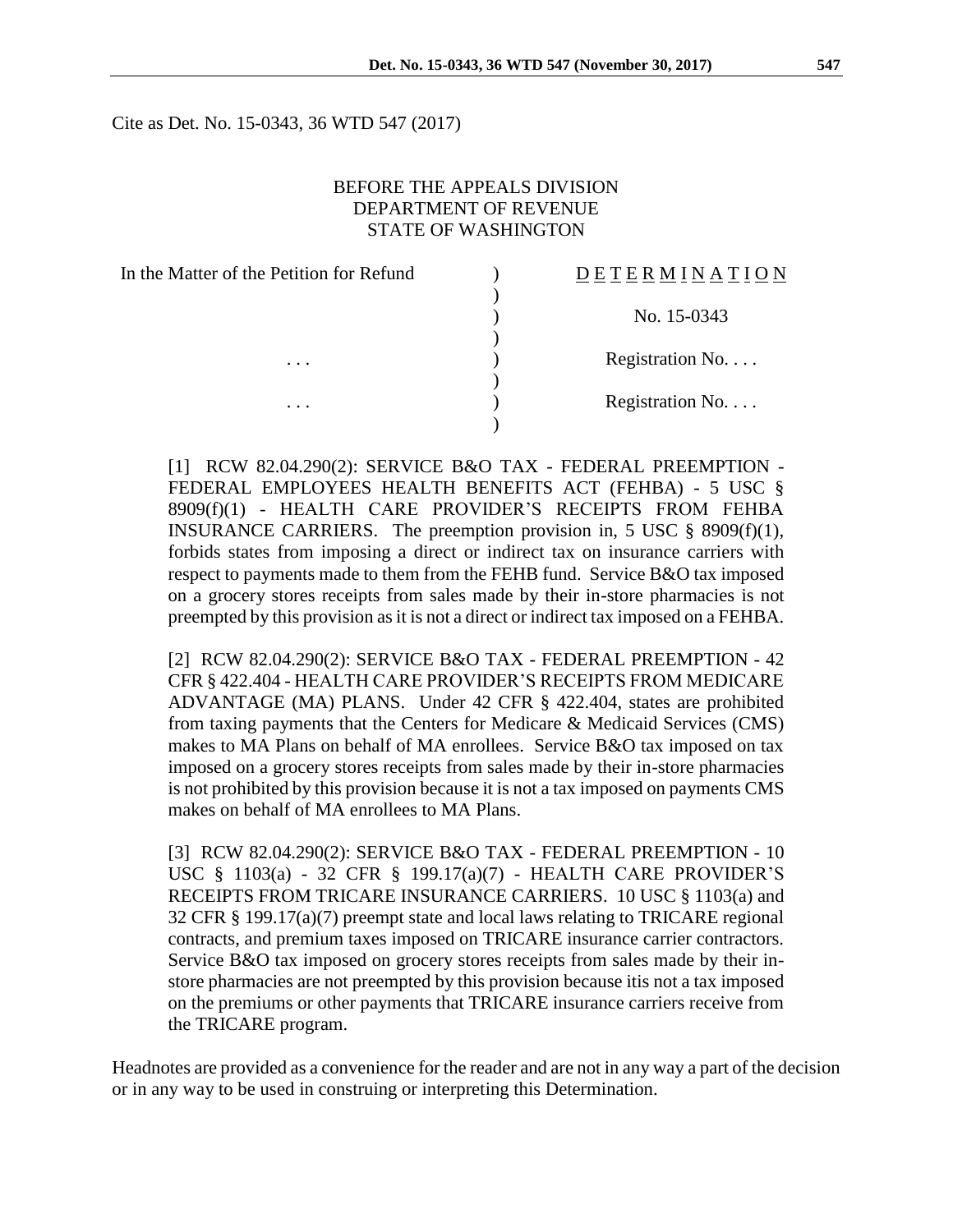Kreger, A.L.J. – A grocery store with pharmacies in a number of its retail stores, that made sales of prescription drugs, seeks a refund of retailing business and occupation (B&O) tax paid on these sales asserting that this tax is a prohibited indirect tax on the insurance carriers participating in the Federal Employees Health Benefits Act (FEHBA), Medicare Advantage, and TRICARE, federal health insurance programs, from whom it received payment. We conclude that the B&O tax is not preempted and affirm the denial of the request for refund.<sup>1</sup>

#### ISSUES

- 1. Whether the imposition of B&O tax on a grocery store pharmacy's receipts from insurance carriers who participate in the . . . FEHB program is preempted by 5 USC § 8909(f).
- 2. Whether the imposition of B&O tax on a grocery store pharmacy's receipts from insurance carriers who participate in the Medicare Advantage program is preempted by 42 CFR § 422.404.
- 3. Whether the imposition of B&O tax on a grocery store pharmacy's receipts from insurance carriers who participate in the TRICARE program is preempted by 32 CFR § 199.17(a)(7).

# FINDINGS OF FACT

[Taxpayer] is a corporation engaged in the business of operating multiple grocery stores in Washington. From January 1, 2008, through December 31, 2009, the Taxpayer reported income under the Uniform Business Identifier (UBI) number . . . . The account was closed on December 31, 2009. Beginning in January of 2010, the Taxpayer reported under the UBI . . . . The Taxpayer submitted a consolidated refund request in the amount of  $\text{\$} \ldots$ , dated July 25, 2014, that was received by the Department of Revenue (Department) on August 25, 2014. The Department separated out the refund request and reviewed the amounts for the two time periods when the Taxpayer was reporting under the applicable UBI number.<sup>2</sup>

In a number of its grocery stores, the Taxpayer has a pharmacy section and in some instances a walk up clinic offering limited services, such as flu shots and basic physicals for school sports programs. The Taxpayer sought the refund of retailing B&O tax paid on amounts received from insurance carriers for items sold to customers who were covered by federally funded healthcare plans. The specific federal healthcare plans at issue are addressed below.

The Taxpayer asserts that federal preemption precludes the imposition of the B&O tax on the receipts it received from insurance carriers who received funds from federally funded healthcare plans. The Audit Division reviewed the refund requests and denied the refund claims concluding that [the] federal preemption doctrine did not apply to payments received by the Taxpayer. The refund for \$ . . . in taxes paid in 2008 and 2009, under UBI . . . , was denied by Document No. . . . . The refund for \$ . . . in taxes paid in 2010 and 2011 was denied by Document No. . . . . The

 $\overline{a}$ <sup>1</sup> Identifying details regarding the taxpayer and the assessment have been redacted pursuant to RCW 82.32.410.

<sup>&</sup>lt;sup>2</sup> The refund requests were submitted in conjunction with an audit of the Taxpayer's business activities for July 1, 2008, through December 31, 2009. This audit resulted in the issuance of an assessment for additional tax due, which is not at issue in these appeals, and which was paid in full by the Taxpayer.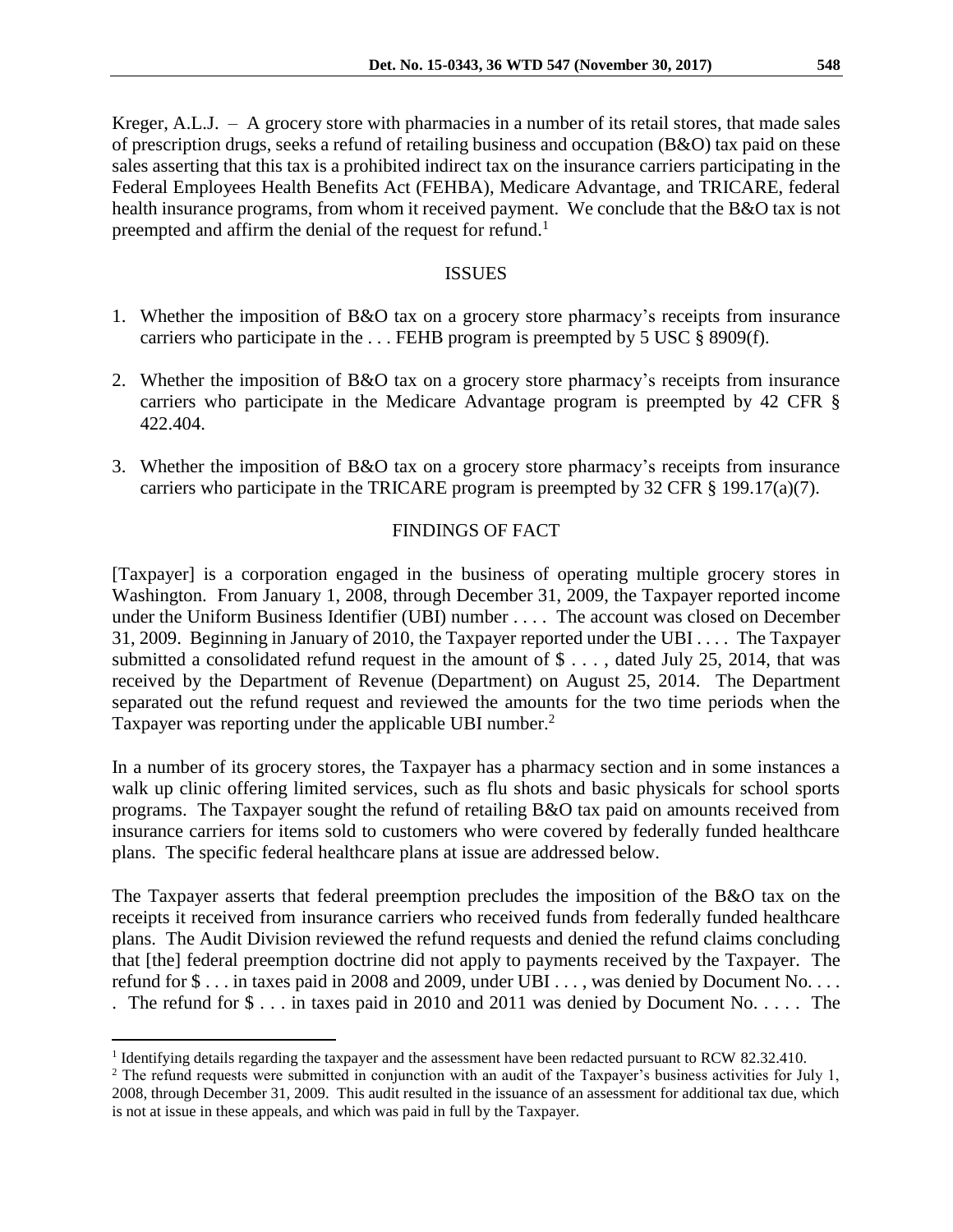Taxpayer timely filed two appeal petitions contesting the denial of the refund requests. As both appeals raised the same issues, the petitions were consolidated by the Appeals Division and this Determination addresses both appeals.

The [FEHBA] establishes a comprehensive program of health insurance for civilian employees of the federal government, their dependents, and federal retirees. 5 USC § 8901 *et seq*. FEHBA authorizes the Office of Personnel Management to contract with private insurance carriers to offer federal employees an array of health care plans. 5 USC § 8902(a). To purchase insurance under a FEHBA plan, enrollees make payments, matched by contributions from the federal government, into a specifically designated account in the United States Treasury, entitled the Federal Employees Health Benefits Fund (the FEHB Fund). 5 USC §§ 8906, 8909. Insurance carriers pay Taxpayer by drawing against the FEHB Fund to pay for covered health care benefits. *Id.*; *see also*  48 CFR § 1632.170(b). Taxpayer does not provide group insurance policies or similar arrangements in consideration of premiums or other periodic charges.

Medicare Advantage (MA) is a type of Medicare health plan under which the federal government pays a private insurance company to take over coverage for a Medicare eligible individual. The private insurance company contracts with the Centers for Medicare & Medicaid Services (CMS), a federal agency, to provide Medicare benefits. *See* 42 CFR § 422.2. Taxpayer does not receive any payments from CMS or other Medicare funds; rather, Taxpayer receives payments from MA plans for health services provided to its patients who are MA enrollees. MA plans provide Part A (hospital insurance) and Part B (medical insurance) Medicare coverage to eligible patients. MA plans are also referred to as Medicare Part C. MA plans can also offer prescription drug coverage, Medicare Part D, as well as vision, hearing, dental and other health and wellness programs.

TRICARE provides a comprehensive managed health care program for active and retired military personnel and their dependents. The United States Department of Defense administers the TRICARE program. 32 CFR § 199.17(a).

The Taxpayer received payments from insurance carriers providing coverage to eligible patients, who were the Taxpayer's customers and purchased items covered under the programs detailed above during the refund period. In addition to receipts for prescription drugs, the Taxpayer's appeal petitions also noted amounts paid for injections for immunizations. However, upon subsequent review it was confirmed that the original refund claims did not detail these amounts, and that the Taxpayer would be filing a separate refund claim for any injections. Accordingly this issue will not be addressed here.

## ANALYSIS

RCW 82.04.220 imposes the business and occupation ("B&O") tax "for the act or privilege of engaging in business activities." . . .

RCW 82.04.4286 provides a B&O tax deduction for amounts derived from business, which the state is prohibited from taxing under the Constitution or laws of the United States.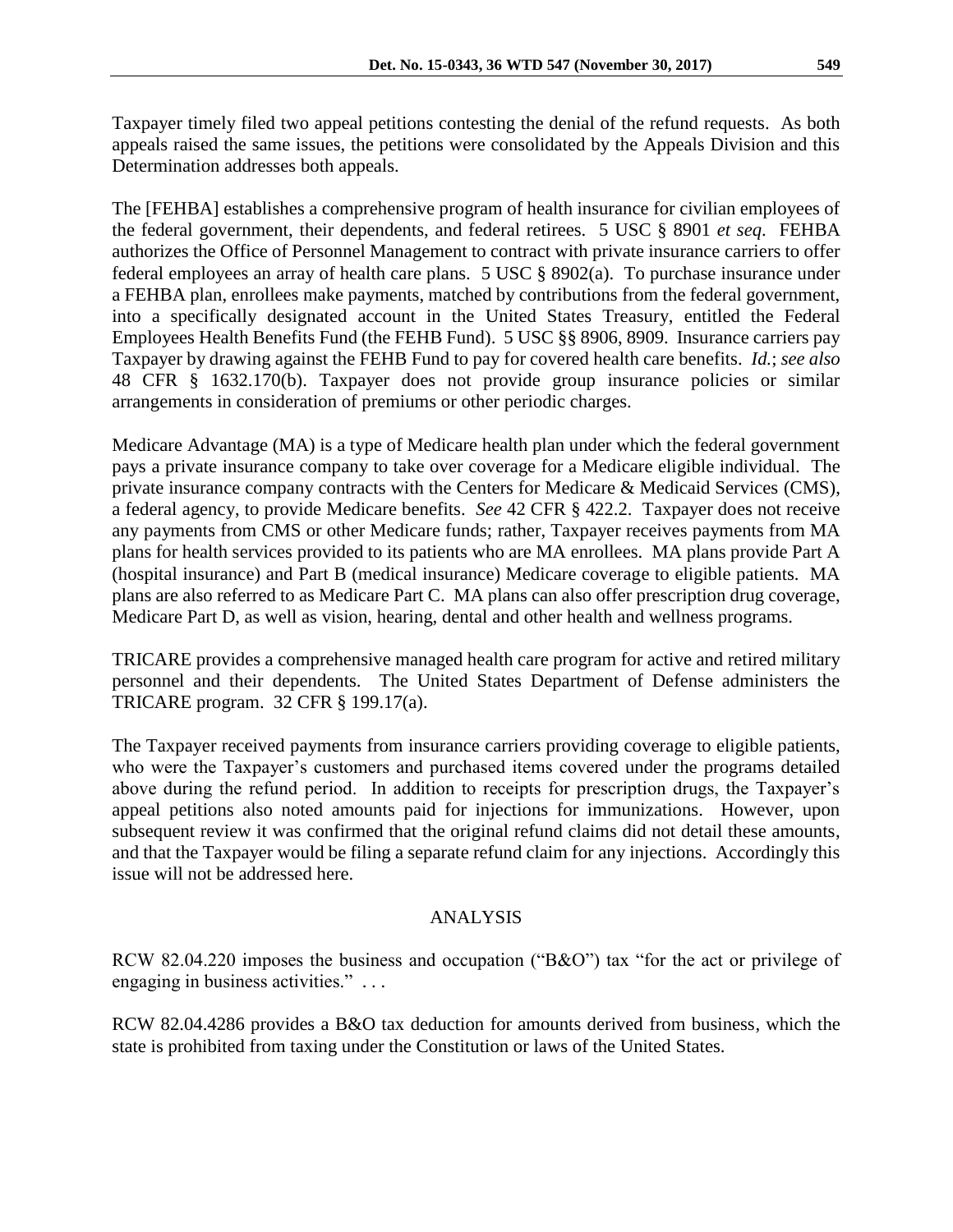The Supremacy Clause of the United States Constitution provides that the Constitution and federal laws are the supreme law of the land. U.S. CONST., ART. VI., cl.2. Federal law can preempt state law through: (1) express preemption; (2) field preemption (sometimes referred to as complete preemption); and (3) conflict preemption. *Int'l Paper Co. v. Ouellette*, 479 U.S. 481, 491, 107 S.Ct. 805 (1987). Express preemption exists where Congress enacts an explicit statutory mandate that state law be displaced. *Morales v. Trans World Airlines, Inc.*, 504 U.S. 374, 382, 112 S.Ct. 2031 (1992). Absent explicit preemptive text, preemption may be inferred based on field or conflict preemption, both of which require us to [infer] Congress' intent from the statute's structure and purpose. *FMC Corp. v. Holliday*, 498 U.S. 52, 56-57, 111 S.Ct. 403 (1990).

When considering preemption, no matter which type, "[t]he purpose of Congress is the ultimate touchstone." *Cipollene v. Liggett Group, Inc.*, 505 U.S. 504, 516, 112 S.Ct. 2608 (1992); *New York State Conference of Blue Cross & Blue Shield Plans v. Travelers Ins. Co.*, 514 U.S. 645, 655, 115 S.Ct. 1671 (1995). In order to avoid an unintended encroachment on state authority, the Supreme Court has made clear that when interpreting a federal statute, courts should be reluctant to find preemption. *CSX Transportation v. Easterwood*, 507 U.S. 658, 662-64, 113 S.Ct. 1671 (1995); *Travelers*, 514 U.S. at 654. Evidence of pre-emptive purpose is sought in the text and structure of the statute at issue. *Shaw v. Delta Air Lines, Inc.*, 463 U.S. 85, 95, 103 S.Ct. 2890 (1983). "If the statute contains an express pre-emption clause, the task of statutory construction must in the first instance focus on the plain wording of the clause, which necessarily contains the best evidence of Congress' pre-emptive intent." *CSX*, 507 U.S. at 664.

When interpreting a statute, it must be presumed "that a legislature says in a statute what it means and means in a statute what it says." *Connecticut Nat'l Bank v. Germain*, 503 U.S. 249, 252, 112 S.Ct. 1146 (1992). The preemption provisions for the three federal programs are each provided below.

## 1. FEHB Program

FEHBA contains the following preemption provision forbidding states from taxing health insurance carriers with respect to payments made to them from the FEHB Fund:

No tax, fee, or other monetary payment may be imposed, directly or indirectly, on a carrier or an underwriting or plan administration subcontractor of an approved health benefits plan by any State, . . . with respect to any payment made from the [FEHB] Fund.

5 USC § 8909(f)(1)(emphasis added). FEHBA defines a "carrier" as:

[A] voluntary association, corporation, partnership, or other nongovernmental organization which is lawfully engaged in providing, paying for, or reimbursing the cost of, health services under group insurance policies or contracts, medical or hospital service agreements, membership or subscription contracts, or similar group arrangements, in consideration of premiums or other periodic charges payable to the carrier, including a health benefits plan duly sponsored or underwritten by an employee organization and an association of organizations or other entities described in this paragraph sponsoring a health benefits plan.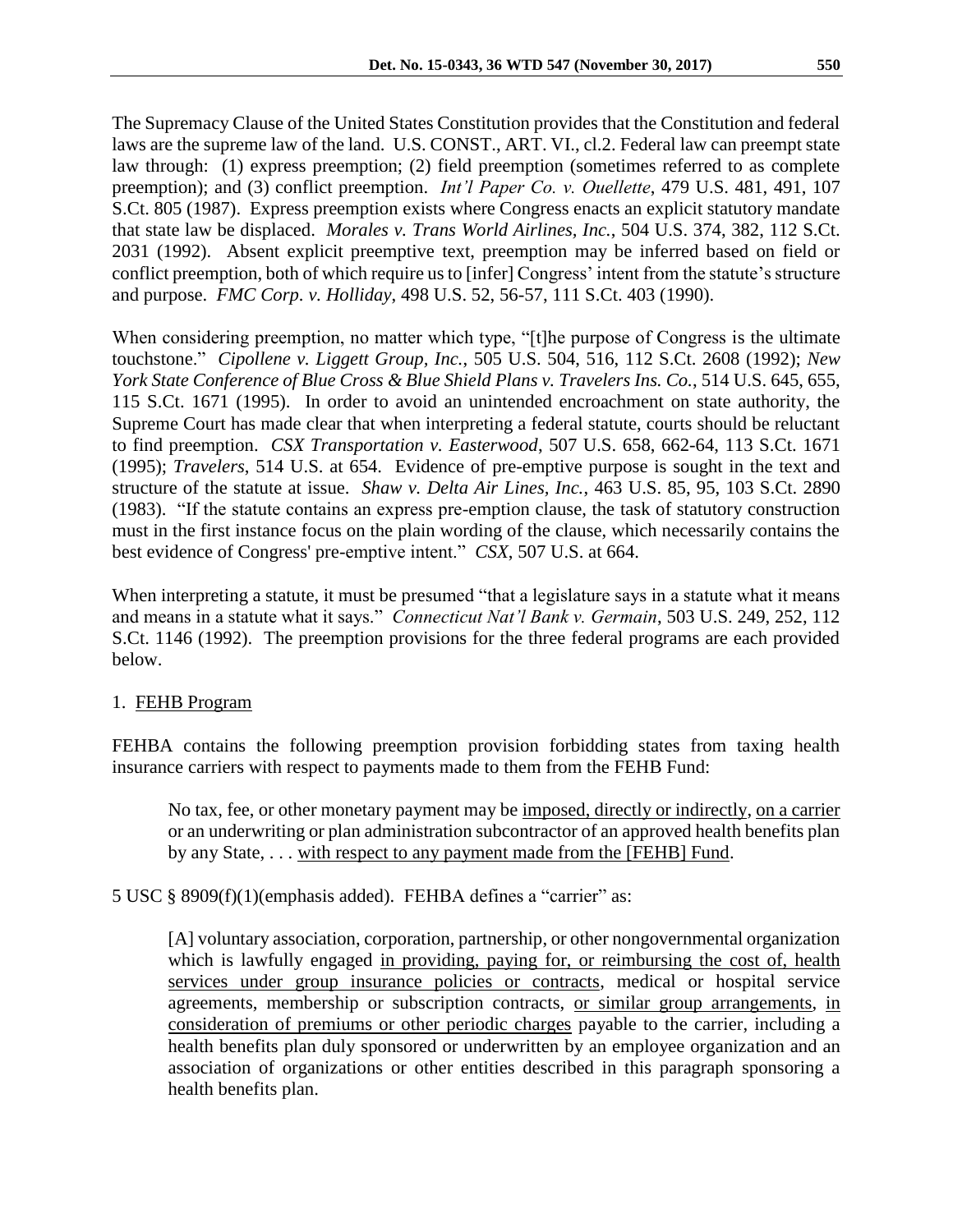5 USC § 8901(7) (emphasis added.).

The Washington Court of Appeals reviewed the FEHBA preemption provision cited above in relation to Seattle's B&O tax in *Group Health Cooperative v. City Seattle*, 146 Wn. App. 80, 189 P.3d 216 (2008). The court set forth the established requirements to invoke the preemption doctrine:

Under 5 USC  $\S$  8909(f)(1), state regulation is preempted if it is (1) a state or local tax, fee, or other monetary payment; (2) imposed directly or indirectly on a carrier; and (3) with respect to payments made from the [FEHB Fund]." *Health Maint. Org. of N.J., Inc. v. Whitman*, 72 F.3d 1123, 1128 (3rd Cir. 1995).

*Group Health*, 146 Wn. App. at 94 (bracketed term ours).

In that case, Group Health Cooperative, a health maintenance organization, received premium payments from its patient members in exchange for health services, and received premium payments made by the federal government from the FEHB Fund for those patients that were covered by the FEHB program. *Id.* at 83-84. The court held that Group Health was a *carrier*, as defined by the FEHBA, that contracted with the federal government to provide health care coverage in exchange for payments from the FEHB Fund; therefore, the court concluded that 5 USC § 8909(f)(1) preempted the city's imposition of B&O tax on Group Health's receipts from the FEHB Fund. *Group Health*, 146 Wn. App. at 95-96.

The circumstances in the present appeal are entirely different from those in *Group Health*. Here, the Taxpayer is not a "carrier" under 5 USC § 8909 because the Taxpayer does not provide group insurance policies or similar arrangements in exchange for premiums or other periodic dues. Rather, the Taxpayer is selling prescription items to its customers who are patients insured by carriers. Additionally, the Taxpayer did not receive payments from the FEHB Fund; therefore, the FEHBA preemption provision does not apply to them under the plan language of 5 USC § 8909(f)(1).

On appeal, the Taxpayer provided a number of letters from the United States Office of Personnel Management (OPM) to several states addressing taxes imposed on pharmacy sales, which state that OPM has concluded that FEHBA preempts the imposition of a variety of taxes on pharmacy sales as an indirect tax on FEHB carriers.<sup>3</sup> OPM is the administrator of the FEHB program and provides information for and accepts applications for carriers who are seeking approval for participation in the FEHB program. A number of these letters cite the preemption provisions addressed above and detail that the carriers will deduct the assessment of the specific tax at issue

 $\overline{a}$ 

<sup>&</sup>lt;sup>3</sup> The following letters were provided:

FEHBA Carrier Letter 1998-54 - Kentucky Provider Taxes

June 4, 2001 KY Revenue Cabinet Letter agreeing to preemption under FEHBA

OPM Cover letter and FEHBA Carrier Letter 2003-01 – Massachusetts Assessment on Pharmacies

HealthPartners, Inc. v. Minnesota Commissioner of Revenue (1999)

FEHBA Carrier Letter 2000-39 Minnesota Care Tax

FEHBA Carrier Letter 2003-17 Missouri Pharmacy Assessment

FEHBA Carrier Letter 2003-16 Surcharge and Assessments under New York Health Care Reform Act 2005 Email from OPM stating its position regarding preemption in Circuits outside the 4th Circuit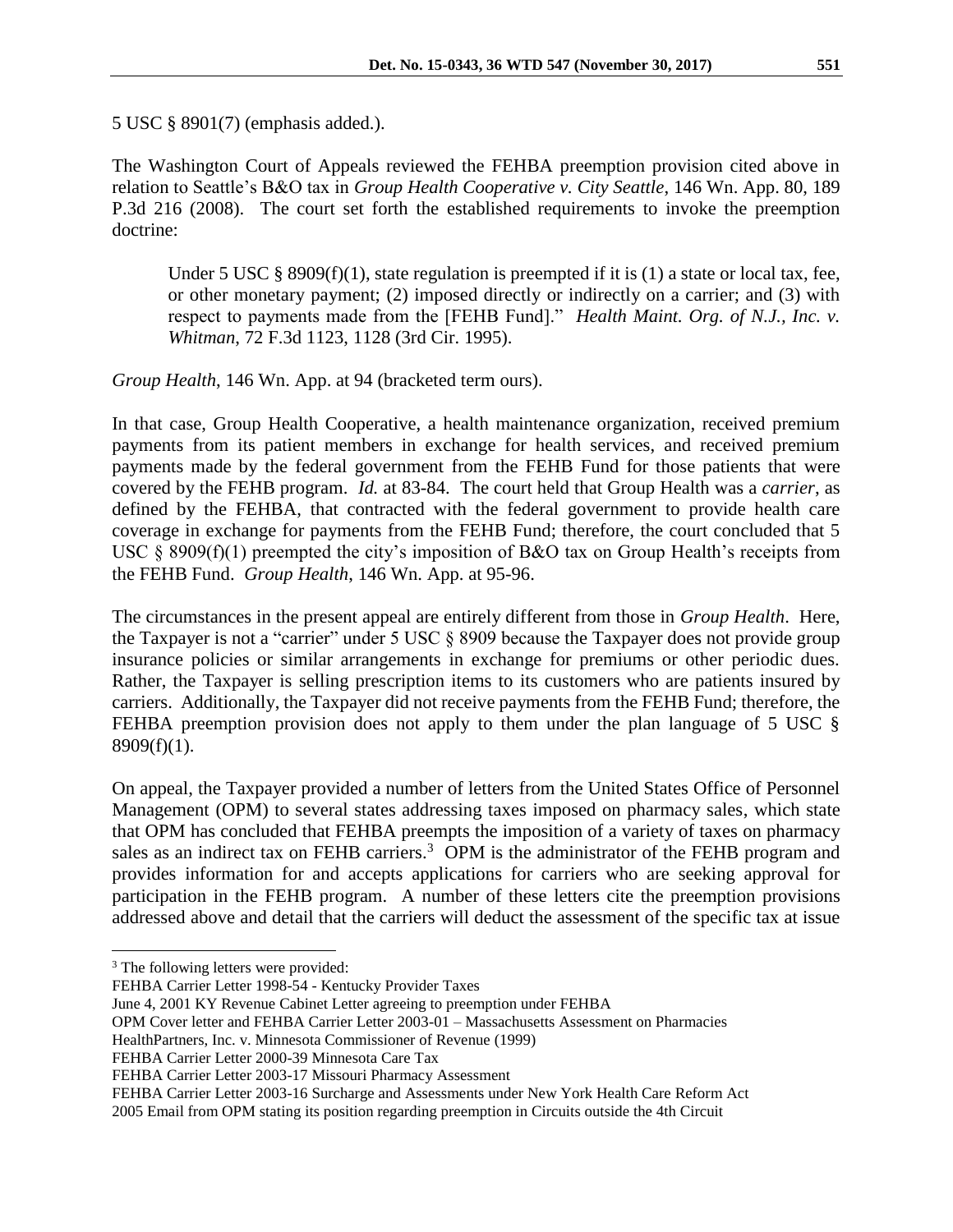when calculating their payments to the pharmacies in the jurisdiction at issue. We note initially that OPM directs and provides information to carriers. As detailed in the discussion of the *Group Health* case above, this directly impacts the applicability of the preemption provisions. The Taxpayer is not a carrier. Furthermore, while these letters convey OPM's opinion on the scope of what OPM categorizes as an indirect tax, they are not binding authority for Washington taxation. Finally, the taxes at issue in these letters appear to be predominantly taxes specifically targeted at health care providers or pharmacies, rather than a general gross receipts tax such as the B&O tax at issue here, further limiting the applicability or persuasiveness of the analysis presented. Accordingly, we do not consider these carrier letters persuasive authority in applying the preemption provisions at issue to the Washington retailing B&O tax.

On appeal the Taxpayer asserts that the B&O tax issue is preempted because the tax may be passed on as a cost to the insurance carriers, and therefore should be classified as a preempted indirect tax. However, this sort of economic pass-through theory has been rejected by the courts. Arguments based on similar economic pass-through theories were made by the federal government in *United States v. West Virginia*, 339 F.3d 212 (4th Cir. 1995), and more recently by a medical products retailer in *Mobility Medical, Inc. v. Mississippi Dep't of Revenue*, 119 So. 3d 1002 ([Miss.] 2013). The courts in both cases held that taxing the gross income of a business that receives payments from a FEHBA carrier, was not an indirect imposition of a tax on a FEHBA carrier with respect to payments from the FEHB Fund. *West Virginia*, 339 F.3d at 218-219; *Mobility Medical*, 119 So. 3d at 1005.

In *West Virginia*, the Fourth Circuit held that even though health care providers *could* pass the economic costs of a gross receipts tax to an insurance carrier, that potential choice by the providers did not constitute a prohibited imposition of an indirect tax on the insurance carrier. *West Virginia*, 339 F.3d at 218-219. The court stated that the legal incidents of the state gross receipts tax fell on the providers alone, and a possible economic pass-through of costs to FEHBA carriers does not equate to the indirect imposition of a tax.<sup>4</sup> *Id.* In further support of its holding, the court relied on the Supreme Court's rejection of economic pass-through theories in determining what constitutes indirect taxation in the analogous constitutional field of preemption of state taxation of the federal government. *Id.* at 216 (*citing United States v. Fresno*, 429 U.S. 452, 459, 97 S.Ct. 699 (1977) (state taxation of federal employees' housing benefit, though passing an economic burden through to the federal government by lowering the effective pay rate of its employees, was not a prohibited tax on the federal government because the tax equally applied to other similarly situated constituents of the state)). The *West Virginia* court determined that the rule espoused by the *Fresno* Court should also apply to the FEHBA preemption provision because of the similarities between the prohibitions:

 $\overline{a}$ 

<sup>4</sup>The Fourth Circuit did not find helpful the federal government's citation to Office of Personnel Management regulation 48 CFR § 1631.205-41, which provides, in part: "5 USC § 8909(f)(1) prohibits the imposition of taxes ... ., directly or indirectly, on FEHB premiums . . . and it applies to all forms of direct and indirect measurements of FEHBP premiums . . . regardless of how they may be titled, to whom they must be paid, or the purpose for which they are collected . . . ." *West Virginia*, 339 F.3d at 214, fn 1. The court stated, "[t]his regulatory instruction, saying nothing about from whom the tax is collected, sheds no light on what constitutes indirectness, as such relates to the relationship between a tax and its payer." *Id.*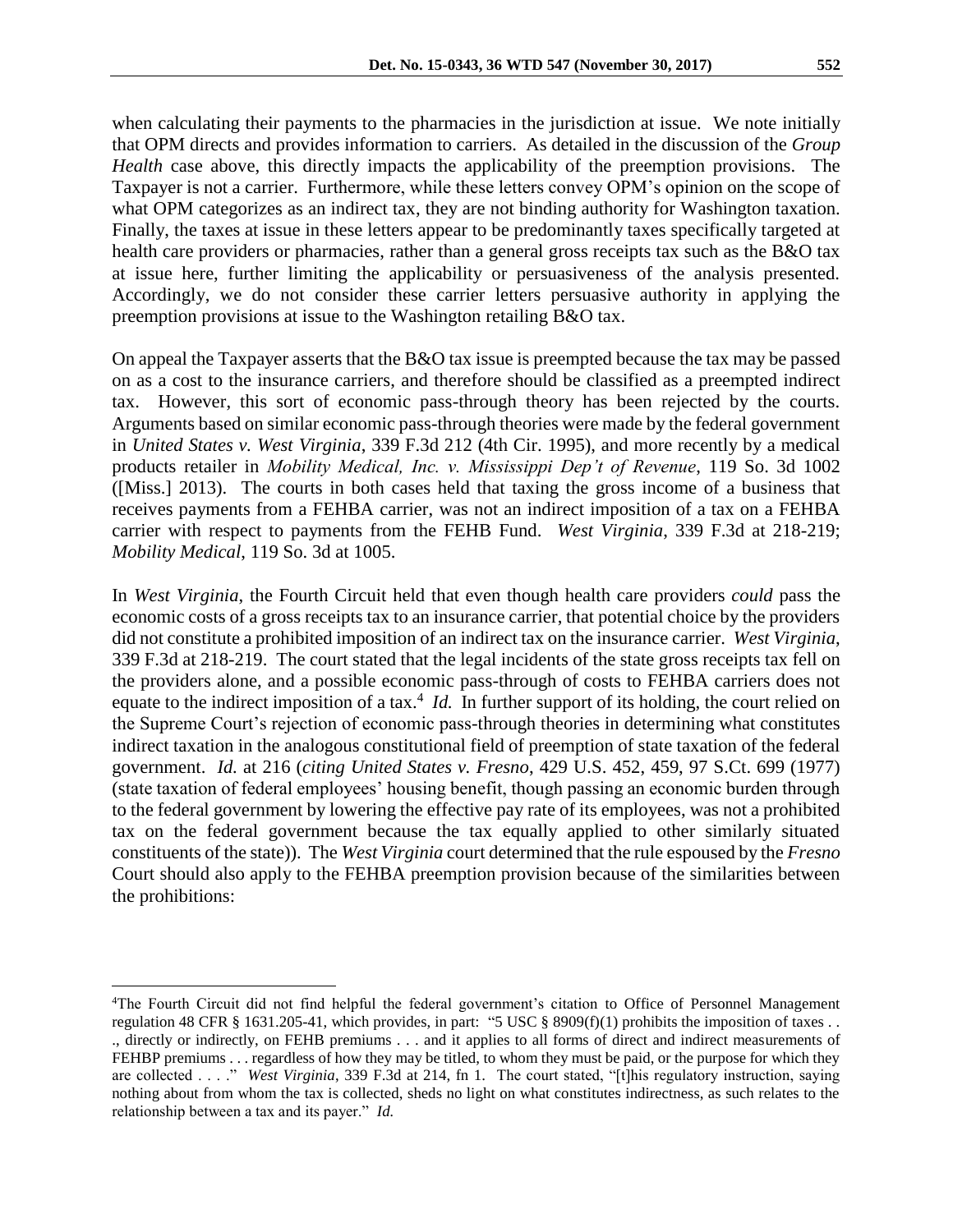*Fresno*'s holding therefore results in the rule that an economic pass-through of a generally applicable tax does not constitute a tax, direct or indirect, of the recipient of the passthrough. . . .

*Fresno*'s rule should apply here by analogy because of the many similarities between section 8909(f)'s preemption and the Constitution's preemption of state taxation of the federal government. Section 8909(f) precludes states from taxing the Carriers directly or indirectly. The Constitution precludes states from taxing the federal government directly or indirectly. Both ensure that state tax laws do not thwart the will of the federal government. Both face the economic reality that the states' tax regimes would be seriously hampered were all state taxes of non-protected taxpayers that create pass-through economic burdens on protected taxpayers treated as indirect taxes of those protected taxpayers.

## *West Virginia*, 339 F.3d at 216-217.

The Mississippi Supreme Court also refused to equate a potential economic pass-through of costs to an indirect tax on FEHBA carriers in *Mobility Medical, Inc. v. Mississippi Dep't of Revenue*, 119 So. 2d 1002 ([Miss.] 2013). Mobility Medical, a medical products retailer, asserted that FEHBA preempted Mississippi's gross receipts tax on its revenues from FEHBA carriers because any state tax that *might* result in an increase in costs for the FEHB Fund is an indirect tax. *Mobility Medical*, 119 So. 2d, at 1004-1005. The court held that nothing in the Mississippi tax law requires the retailer to pass on the tax (or any of its costs) to its customers, or that the retailer be reimbursed its costs by the FEHB Fund; therefore, there was no preemption because there was no indirect tax on the carrier, or conflict between the state and federal laws. *Id.* The court noted that if an economic cost "trickle-down effect" amounted to an indirect tax, then preemption would equally apply to all state and local taxes born by any retailer, including inventory tax, unemployment tax, property taxes, franchise tax, license fees, and the numerous taxes or fees that a retailer might "indirectly" pass along to its customers, and that there was no evidence of such expansive Congressional intent in the FEHBA. *Id.* This analysis supports the conclusion that the B&O tax is a cost that the Taxpayer could pass on to the carriers who are remitting payment for covered expenses [and] does not render the tax a preempted indirect tax on a carrier.

As recognized by the authority detailed above, 5 USC  $\S$  8909(f)(1) limits preemption to taxes "imposed, directly or indirectly, on a carrier," and this limitation is clearly expressed in the plain language of that preemption provision. The Department has confirmed the limits of preemption consistent with this authority in Det. No. 13-0241, 33 WTD 354 (2014). The Taxpayer has not established that Washington's B&O tax on its gross revenues is a direct or indirect tax imposed on a FEHBA carrier that is preempted by 5 USC § 8909(f)(1), and therefore, has not established a valid basis for refund of the taxes at issue.

## 2. MA Program

Taxpayer asserts that Washington's B&O tax on its gross revenues received from insurance carriers who receive payments from MA plans is preempted by 42 CFR § 422.404, which provides:

§ 422.404 State premium taxes prohibited.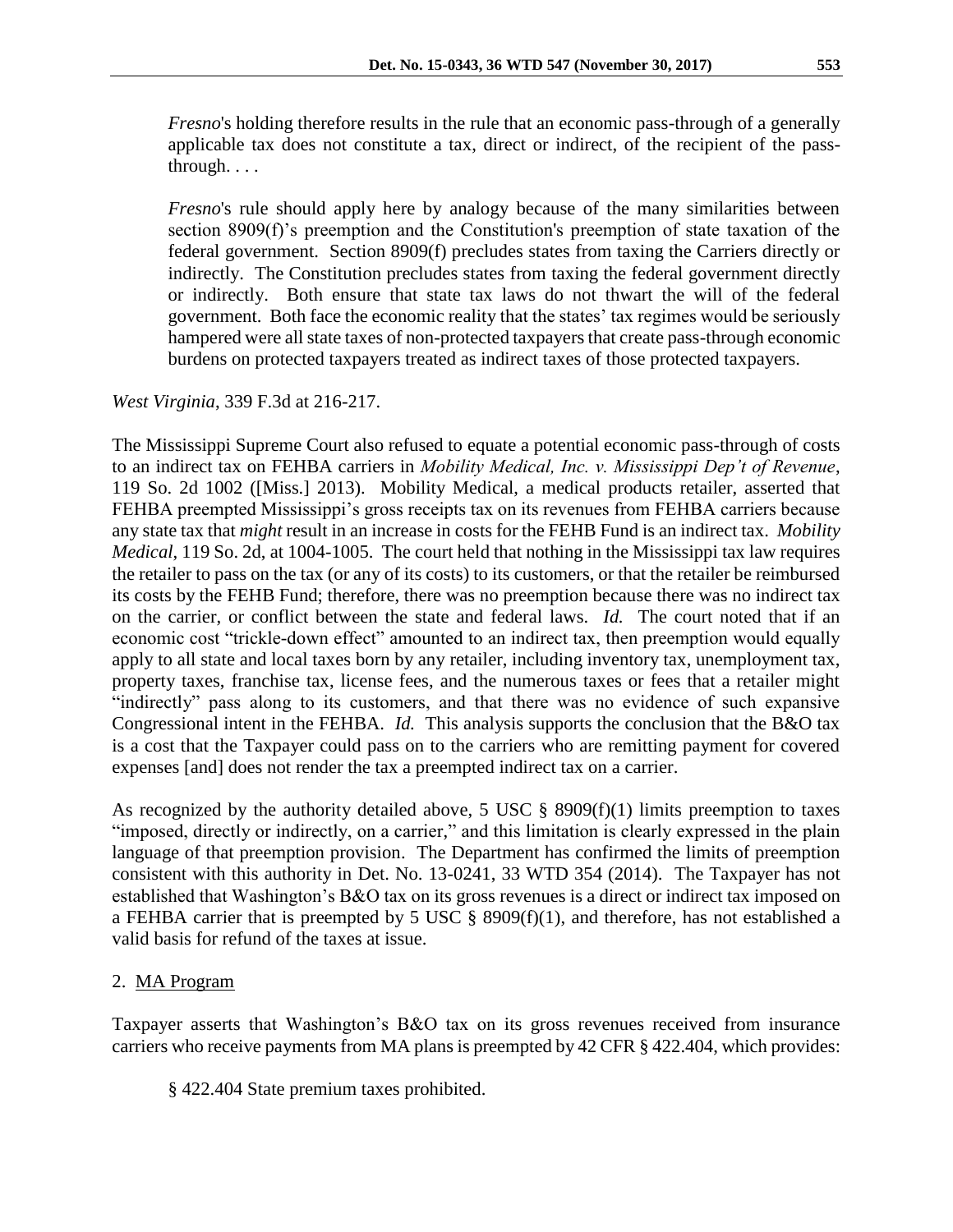(a) Basic rule. No premium tax, fee, or other similar assessment may be imposed by any State, ... with respect to any payment CMS makes on behalf of MA enrollees under subpart G of this part, or with respect to any payment made to MA plans by beneficiaries, or payment to MA plans by a third party on a beneficiary's behalf.

(b) Construction. Nothing in this section shall be construed to exempt any MA organization from taxes, fees, or other monetary assessments related to the net income or profit that accrues to, or is realized by, the organization from business conducted under this part, if that tax, fee, or payment is applicable to a broad range of business activity.

(Emphasis added.) The terms "MA organization" and "MA plan" are defined in 42 CFR 422.2 as follows:

MA organization means a public or private entity organized and licensed by a State as a risk-bearing entity (with the exception of provider-sponsored organizations receiving waivers) that is certified by [Center for Medicare & Medicaid Services ("CMS")] as meeting the MA contract requirements.

MA plan means health benefits coverage offered under a policy or contract by an MA organization that includes a specific set of health benefits offered at a uniform premium and uniform level cost-sharing to all Medicare beneficiaries residing in the service area of the MA plan . . . .

(Emphasis added.) Similar to the FEHBA preemption provision discussed above, 42 CFR 422.404 also only limits taxing payments made by CMS from the federal fund. The Taxpayer is not a MA plan or MA organization because it is not a risk-bearing entity and does not receive any payments from CMS or the Medicare fund. Instead, the Taxpayer is receiving payments from MA plans for the sale of covered items to customers/patients who are MA enrollees. Washington's B&O tax on Taxpayer's gross receipts from these sales is not a tax or other assessment imposed "with respect to any payment CMS makes on behalf of MA enrollees . . . or any payment made to MA plans . . . ," and therefore is not prohibited by 42 CFR 422.404(a). Taxpayer's economic pass-through argument that its tax costs may be passed along to MA plans does not amount to a prohibited tax or assessment under the same analysis of *Fresno*, *West Virginia*, and *Medical Mobility* discussed above in regards to preemption under FEHBA.

## 3. TRICARE Program

The Taxpayer asserts that Washington's B&O tax on its gross revenues from carriers who receive payments from the TRICARE program is preempted by 32 CFR § 199.17(a)(7), which provides:

(ii) . . . any State or local law relating to health insurance, prepaid health plans, or other health care delivery or financing methods is preempted and does not apply in connection with TRICARE regional contracts. Any such law, or regulation pursuant to such law, is without any force or effect, and State or local governments have no legal authority to enforce them in relation to the TRICARE regional contracts. ...